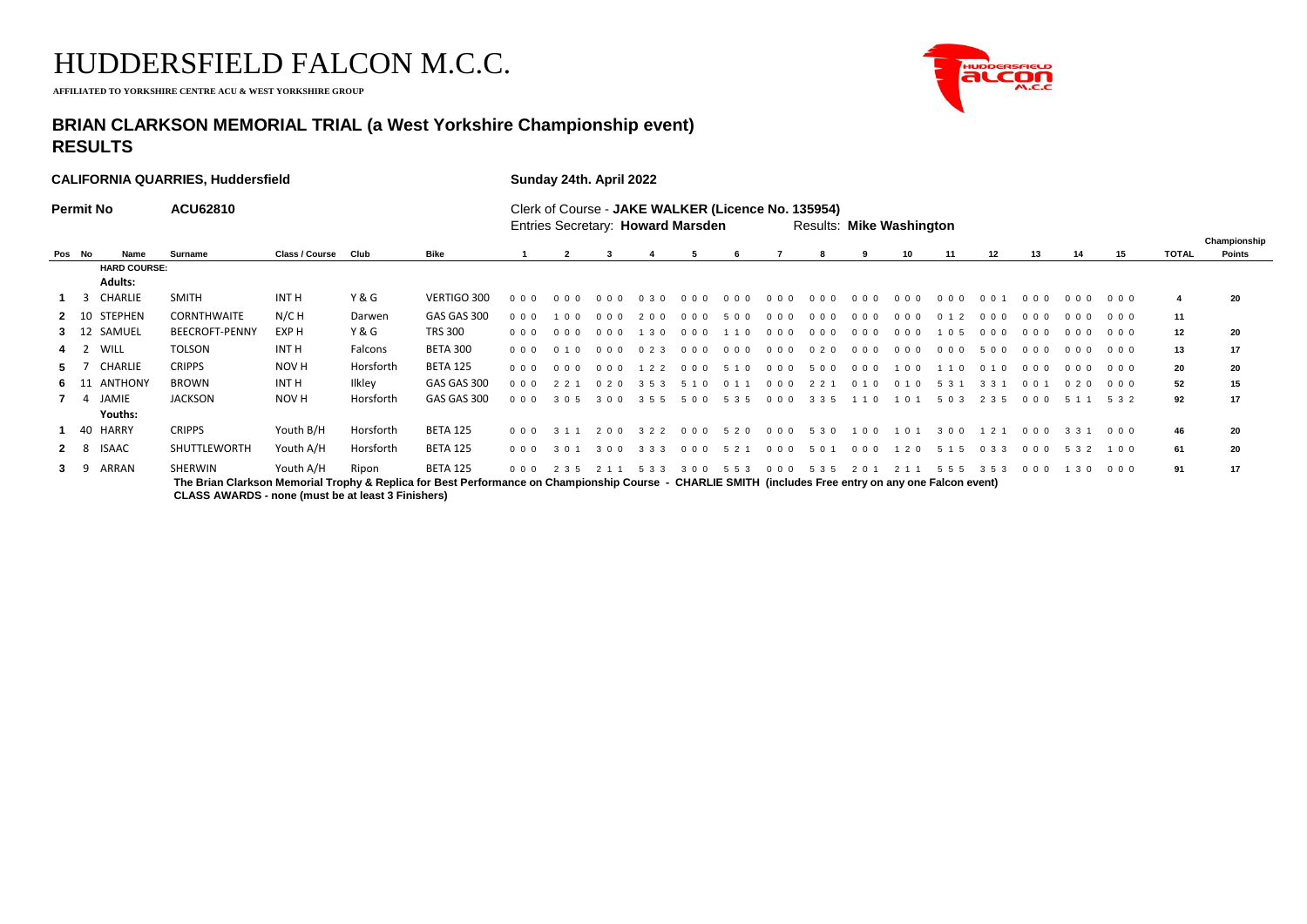|            |      |                           |                   |                       |                    |                 |                   |                |                |                |                       |                |                                          | <b>HIGHLIGHTED SECTIONS DENOTE CLUBMAN "A" RODE HARD ROUTE</b> |                  |                |                                  |                  |                  |        |                  |              |                         |
|------------|------|---------------------------|-------------------|-----------------------|--------------------|-----------------|-------------------|----------------|----------------|----------------|-----------------------|----------------|------------------------------------------|----------------------------------------------------------------|------------------|----------------|----------------------------------|------------------|------------------|--------|------------------|--------------|-------------------------|
| Pos No     |      | Name                      | Surname           | <b>Class / Course</b> | Club               | <b>Bike</b>     |                   | $\overline{2}$ | 3 <sup>2</sup> | $\overline{4}$ | 5                     | -6             | 7                                        | 8                                                              | 9 <sup>1</sup>   | 10             | 11                               | 12               | 13 <sup>2</sup>  | 14     | 15               | <b>TOTAL</b> | <b>Points</b>           |
|            |      | CLUBMAN A (50/50) COURSE: |                   |                       |                    |                 |                   |                |                |                |                       |                |                                          |                                                                |                  |                |                                  |                  |                  |        |                  |              |                         |
|            |      | <b>Adults:</b>            |                   |                       |                    |                 |                   |                |                |                |                       |                |                                          |                                                                |                  |                |                                  |                  |                  |        |                  |              |                         |
|            | -23  | ANDREW                    | <b>JACKSON</b>    | NOV A                 | Falcons            | SHERCO 300      | $0\quad0\quad0$   | 000            | 000            | 000            | 0 <sub>0</sub>        | 000            | 000                                      | $0\quad0\quad0$                                                | 000              | 000            | 000                              | 000              | 0 <sub>0</sub>   | 000    | 000              | $\Omega$     | 20                      |
|            | 31   | NIGEL                     | <b>CROWTHER</b>   | NOV A                 | West Leeds         | VERTIGO 300     | $0\quad 0\quad 0$ | 000            | 100            | 000            | 0 <sub>0</sub>        | 000            | 0 <sub>0</sub>                           | 000                                                            | $0\ 0\ 0$        | 100            | 000                              | 0 <sub>0</sub>   | 0 <sub>0</sub>   | 000    | 000              | 2            | 17                      |
|            | 20   | <b>STEVEN</b>             | <b>FOWLER</b>     | NOV A                 | Falcons            | <b>TRS 250</b>  | 0 <sub>0</sub>    | 000            | 0 <sub>0</sub> | 000            | 100                   | 000            | 0 <sub>0</sub>                           | 000                                                            | 0 <sub>0</sub>   | 000            | $00$ 0                           | 0 <sub>0</sub> 1 | 0 <sub>0</sub>   | 000    | 200              | 4            | 15                      |
|            | - 29 | <b>MICHAEL</b>            | <b>BENN</b>       | NOV A                 | Y & G              | GAS GAS 300     | 000               | 000            | 000            | 100            | 100                   | 0.5.0          | 0 <sub>0</sub>                           | 000                                                            | 100              | 000            | 000                              | 0 <sub>0</sub>   | $00$ 3           | 000    | 000              | 11           | 13                      |
|            | - 24 | PAUL                      | <b>JACKSON</b>    | NOV A                 | Y & G              | <b>BETA 250</b> | 0 <sub>0</sub>    | 000            | 120            | 000            | 100                   | 000            | 0 <sub>0</sub>                           | 000                                                            | 100              | 210            | $0\quad0\quad0$                  | 1 1 3            | 0 <sub>0</sub>   | 000    | $000$ m/c        | 13           | 11                      |
| 6          | - 28 | ARRAN                     | <b>SENIOR</b>     | NOV A                 | Falcons            | VERTIGO 300     | 000               | 000            | 300            | 000            | 100                   | 000            | 0 <sub>0</sub>                           | 000                                                            | 0 <sub>0</sub>   | 010            | 100                              | $0\quad0\quad2$  | 0 <sub>0</sub>   | 000    | 032              | 13           | 10                      |
|            | 44   | <b>MEGAN</b>              | SAVAGE            | NOV A                 | <b>Barnsley TC</b> | GAS GAS 250     | 0 0 5             | 001            | 100            | 100            | 0 <sub>0</sub>        | 000            | 0 <sub>0</sub>                           | 000                                                            | 2 1 2            | 000            | 000                              | $0 \t0 \t2$      | 0 <sub>0</sub>   | 000    | 000              | 15           | 9                       |
| 8          | 37   | <b>CHRIS</b>              | <b>BURGIN</b>     | $O/45$ Int A          | Falcons            | VERTIGO 250     | 0 <sub>0</sub>    | 0 1 0          | 110            | 000            | 101                   | 010            | 0 <sub>0</sub>                           | 000                                                            | 250              | 010            | 0 <sub>0</sub>                   | $0\quad0\quad3$  | 0 <sub>0</sub>   | $00$ 0 | 000              | 17           | 8                       |
|            | - 22 | <b>JONATHAN</b>           | <b>WILSON</b>     | NOV A                 | Falcons            | GAS GAS 300     | 000               | 000            | 110            | 000            | 0 <sub>0</sub>        | 050            | 000                                      | 000                                                            | 100              | $150$          | 000                              | 1 0 0            | 000              | 000    | $0 \t0 \t3$ m/c  | 18           |                         |
| $10 \t 41$ |      | <b>MATTHEW</b>            | <b>HOPKINSON</b>  | NOV A                 | Horsforth          | <b>TRS 300</b>  | 0 <sub>0</sub>    | 000            |                | 0, 1, 0        | 100                   | 000            | 0 <sub>0</sub>                           | 000                                                            | 100              | 500            | 000                              | 020              | 0,5,1            | 000    | 000              | 18           |                         |
| 11 35      |      | <b>ANTHONY</b>            | <b>AYRTON</b>     | $O/45$ Int A          | <b>Bradford</b>    | <b>TRS 250</b>  | 0 <sub>0</sub>    | 000            | $0 \t0 \t1$    | 5 0 5          | 0 <sub>0</sub>        | 000            | 0 <sub>0</sub>                           | 000                                                            | $0 \t0 \t2$      | 000            | $\Omega$<br>$\Omega$<br>$\Omega$ | 0 <sub>0</sub> 1 | 000              | 000    | 500              | 19           |                         |
| 12 30      |      | <b>ERROL</b>              | <b>BROWN</b>      | NOV A                 | Horsforth          | VERTIGO 250     | $0 \t0 \t1$       | 000            | 501            | 010            | 203                   | 000            | 000                                      | 000                                                            | 000              | 111            | 000                              | 000              | 001              | 000    | 500              | 22           |                         |
| 13.        | -43  | <b>RICHARD</b>            | CRABTREE          | NOV A                 | Y & G              | MONTESA 300     | $00$ 0            | 0 <sub>0</sub> | 020            | 100            | 000                   | 0 <sub>0</sub> | $102$                                    | 000                                                            | 0 <sub>0</sub> 2 | 100            | 000                              | 501              | 110              | 000    | 520              | 24           |                         |
| 14         | 21   | PAUL                      | <b>GRAVESTOCK</b> | NOV A                 | Y & G              | GAS GAS 280     | 0 <sub>0</sub>    | 000            | 0 <sub>0</sub> | 000            |                       | 000            | 0 <sub>0</sub>                           | 000                                                            | 0, 2, 1          | 0 <sub>0</sub> | 000                              | 020              | 500              | 000    | 550              | 27           | $\overline{\mathbf{2}}$ |
| 15.        | 26   | BEN                       | <b>FRANCIS</b>    | NOV A                 | Falcons            | GAS GAS 300     | 000               | 000            | 120            | 1 1 0          | $0 \t 0 \t 1$         | 0 <sub>0</sub> | 0 <sub>0</sub>                           | 000                                                            | 212              | $122$          | 000                              | $0\quad0\quad2$  | 0 <sub>0</sub> 1 | 000    | $505$ m/2        | 29           |                         |
|            | -34  | <b>BETHANIE</b>           | <b>DUNNING</b>    | NOV A                 | <b>Bradford</b>    | <b>BETA 250</b> | $01$ 0            | 300            |                | 010            | 200                   | 000            | 010                                      | 000                                                            | $0 \; 1 \; 3$    | 301            | 000                              | 022              | 0, 0, 1          | 000    | 000              | 29           |                         |
| 17 45      |      | <b>TOM</b>                | TUNSTALL          | NOV A                 | Falcons            | <b>BETA 300</b> | 000               | 000            |                | 200            | 200                   | 000            | 050                                      | 000                                                            | 021              | 111            | 000                              | 2 3 3            | 0 <sub>0</sub>   | 000    | 0 <sub>0</sub> 3 | 33           |                         |
| 18.        | - 27 | <b>ROBERT</b>             | ARMSON            | NOV A                 | Falcons            | SCORPA 250      | 100               | $0 \t0 \t1$    |                | 0, 1, 0        | 0,5,1                 | 000            | 0 <sub>0</sub>                           | 000                                                            | 112              | 230            | 000                              | 000              | 0, 1, 0          | 000    | 550              | 36           |                         |
| 19 33      |      | CALLUM                    | <b>BURGIN</b>     | NOV A                 | Falcons            | VERTIGO 250     | 100               | 0 <sub>0</sub> | 105            | 100            | 303                   | 0 <sub>0</sub> | 0 <sub>0</sub>                           | 000                                                            | 202              | 110            | 5 1<br>$\Omega$                  | 1 0 5            | 130              | 000    | $515$ m/1        | 47           |                         |
| 20         | 32   | JASON                     | <b>DUNNING</b>    | NOV A                 | <b>Bradford</b>    | <b>BETA 250</b> | 0 <sub>0</sub>    | 001            | $1 \t0 \t3$    | 2 1 5          | 210                   | 000            | 100                                      | 0, 1, 0                                                        | 100              | $250$          | $\Omega$<br>0 <sub>0</sub>       | 5 1 0            | 500              | 000    | 253              | 47           |                         |
| 21 36      |      | <b>MARTIN</b>             | <b>JACKSON</b>    | $O/45$ Int A          | Horsforth          | GAS GAS 300     | 000               | 000            | 521            | 1 2 1          | 321                   | 000            | 000                                      | 100                                                            | 333              | $00$ 3         | 000                              | 222              | 0 <sub>0</sub>   | 000    | 553              | 50           |                         |
|            |      | <b>22</b> 25 KEVIN        | SPOONER           | NOV A                 | Falcons            | VERTIGO 250     | 0 1 0             | 000            | 352            | 000            | 3 1 2                 | 500            | <b>100</b>                               | 0 1 0                                                          | $332$            | 011            | 5 1 0                            | 1 1 1            | 010              | 000    | 530              | 52           |                         |
|            |      | Youths:                   |                   |                       |                    |                 |                   |                |                |                |                       |                |                                          |                                                                |                  |                |                                  |                  |                  |        |                  |              |                         |
|            | 38   | <b>HARRISON</b>           | <b>LIGHTFOOT</b>  | Youth B/A             | Y&G                | <b>BETA 125</b> | 0 <sub>0</sub>    | 000            | 0 <sub>0</sub> | 0 <sub>0</sub> |                       | 0 <sub>0</sub> | 0 <sub>0</sub>                           | $0\quad0\quad0$                                                | 0 <sub>0</sub>   | 100            | 0 <sub>0</sub>                   | 1 0 0            |                  | 000    | 500              | 8            | 20                      |
|            | - 46 | <b>JIMMY</b>              | CRABTREE          | Youth B/A             | Y&G                | VERTIGO 125     | $0\quad 0\quad 0$ | 000            | 552            | 5 1 0          | 10                    | 1 0 0          | $\begin{array}{c} 0 & 2 & 0 \end{array}$ | $0\,0\,0$                                                      | 535              | 325            | $0\,0\,0$                        | $0\quad0\quad2$  | 000              | 000    | 005              | 53           | 17                      |
|            | 83   | ZAC                       | <b>SELLERS</b>    | Youth B/A             | Bradford           | VERTIGO 125     | 113               | 000            | 530            | 1 1 1          | $3 \times 3 \times 3$ | 0 <sub>0</sub> | $00$ 3                                   | 1 0 0                                                          | 0, 1, 0          | 301            | $0 \quad 0 \quad 5$              | 300              | 310              | 000    | 550              | 56           | 15                      |
|            | - 39 | <b>HARRY</b>              | <b>BAYMAN</b>     | Youth B/A             | Darwen             | <b>TRS 125</b>  | 201               | 0 1 0          | 323            | 1 0 1          | 533                   | 0 0 1          | 000                                      | 0 1 0                                                          | $320$            | 532            | 0 1 0                            | 2 1 3            | 202              | 000    | 503              | 61           |                         |
|            |      |                           |                   |                       |                    |                 |                   |                |                |                |                       |                |                                          |                                                                |                  |                |                                  |                  |                  |        |                  |              |                         |

**Award for 1st. Novice & Best Performance on Clubman A Course - ANDREW JACKSON (Voucher towards a Free Entry on any Falcon event) Award for 2nd. Novice on Clubman A Course - NIGEL CROWTHER (£10.00 Voucher) Award for 3rd. Novice on Clubman A Course - STEVEN FOWLER (Free Club Membership Voucher) Award for 1st. Over 45 Rider on Clubman A Course - CHRIS BURGIN (Voucher towards an entry on any Falcon Club Trial event) Award for 2nd. Over 45 Rider on Clubman A Course - ANTHONY AYRTON (£10.00 Voucher) Award for 3rd. Over 45 Rider on Clubman A Course - MARTIN JACKSON (Free Club Membership Voucher) Award for 1st. Youth B Rider on Clubman A Course - HARRISON LIGHTFOOT (Voucher for a Free Entry on any Falcon Club Trial) Award for 2nd. Youth B Rider on Clubman A Course - JIMMY CRABTREE (Voucher for a Free Entry on any Falcon Club Trial) Award for 3rd. Youth B Rider on Clubman A Course - ZAC SELLERS (Free Club Membership Voucher)**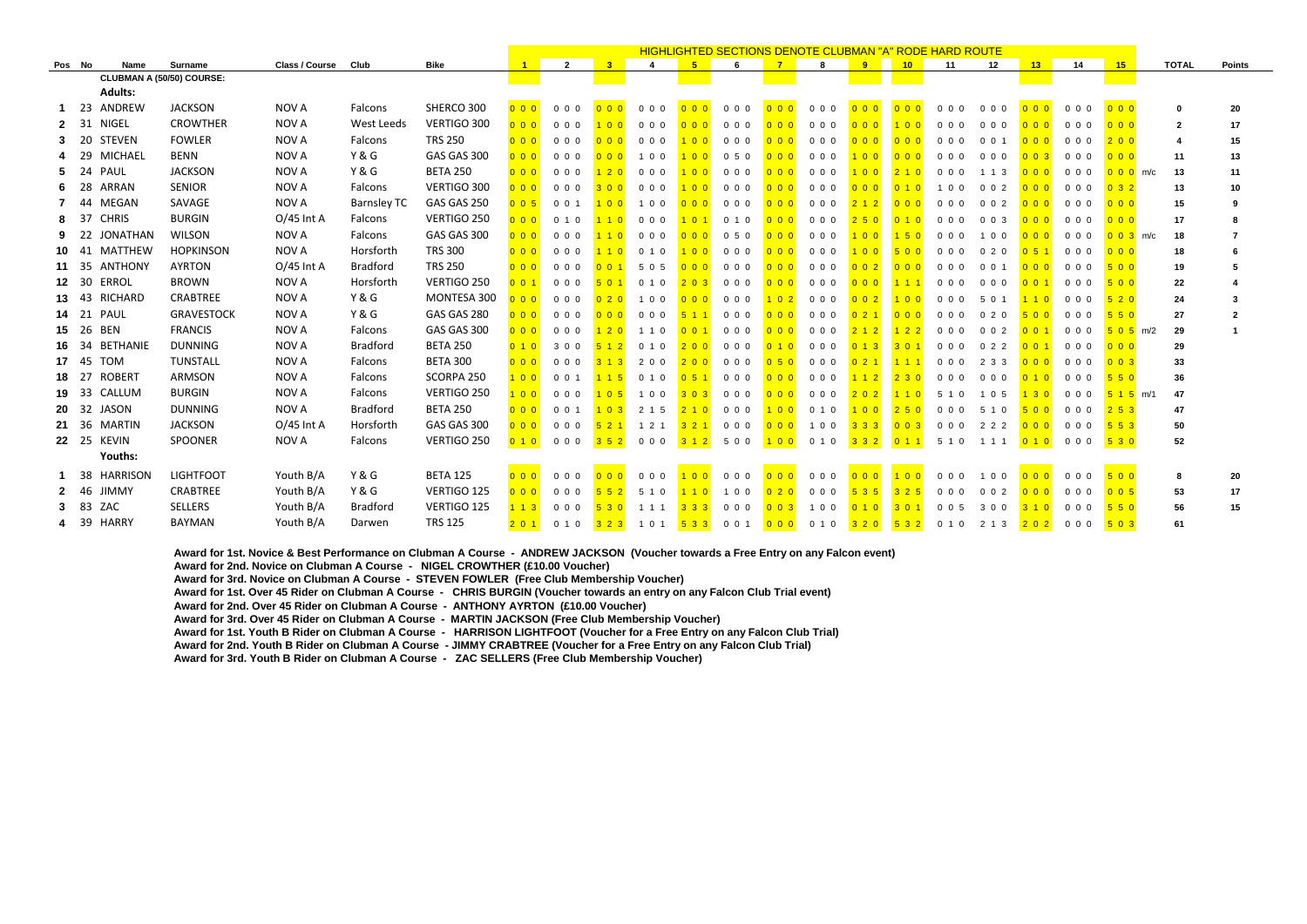| Pos No           |       | Name                     | Surname            | Class / Course |                   | <b>Bike</b>       |                   | $\overline{2}$   | -3                               |                         | 5                                | -6          |           |                        | 9     | 10             | 11                   | 12        | 13        | 14      | 15        | <b>TOTAL</b> | <b>Points</b>  |
|------------------|-------|--------------------------|--------------------|----------------|-------------------|-------------------|-------------------|------------------|----------------------------------|-------------------------|----------------------------------|-------------|-----------|------------------------|-------|----------------|----------------------|-----------|-----------|---------|-----------|--------------|----------------|
|                  |       | <b>CLUBMAN B COURSE:</b> |                    |                |                   |                   |                   |                  |                                  |                         |                                  |             |           |                        |       |                |                      |           |           |         |           |              |                |
|                  |       | <b>Adults:</b>           |                    |                |                   |                   |                   |                  |                                  |                         |                                  |             |           |                        |       |                |                      |           |           |         |           |              |                |
| -1               | - 59  | DAVID                    | <b>MORLEY</b>      | NOV B          | Falcons           | Repsol 4RT        | 000               | 000              | 000                              | 010                     | 0 0 1                            | $0 \t0 \t1$ | 000       | 100                    | 000   | 000            | 100                  | 000       | 001       | 000     | 000       | - 6          | 20             |
| 2                | 72    | PHIL                     | <b>DALEY</b>       | NOV B          | Falcons           | YAMAHA 175        | 000               | 000              | 000                              | 010                     | 000                              | 000         | 000       | 001                    | 000   | 000            | $0\,0\,0$            | 1 3 2     | 000       | 000     | 0 0 0 f/c | 8            | 17             |
| 3                | 66    | <b>STEWART</b>           | <b>OUGHTON</b>     | NOV B          | West Leeds        | <b>BETA 300</b>   | $00$ $00$         | 010              | 000                              | 000                     | 000                              | 010         | 000       | $0\quad 0\quad 0\quad$ | 000   | 0 <sub>0</sub> | $0\,0\,0$            | 1 2 3     | 000       | 000     | 000       | 8            | 15             |
|                  | 62    | <b>STEVE</b>             | <b>FARRINGTON</b>  | NOV B          | Falcons           | <b>BETA 300</b>   | 000               | 0, 1, 1          | 000                              | 0 0 1                   | 100                              | 000         | 000       | 000                    | 000   | 000            | 100                  | 010       | 020       | 000     | 010       | -9           | 13             |
| -5               | 69    | <b>JEFFREY</b>           | <b>PRIOR</b>       | NOV B          | <b>West Leeds</b> | VERTIGO 250       | 000               | 000              | 000                              | 0 1 1                   | 0 O<br>$\Omega$                  | 000         | 000       | 000                    | 500   | 000            | 000                  | 101       | 000       | 000     | 100       | 10           | 11             |
| -6               | 56    | <b>JOHN</b>              | <b>WILKINSON</b>   | NOV B          | Falcons           | GAS GAS 250       | 000               | 010              | 000                              | $^{\circ}$<br>$\cdot$ 0 | 000                              | 000         | 000       | 000                    | 500   | 100            | 0 <sub>0</sub><br>-1 | $0\,0\,2$ | 000       | 000     | 0 0 0 m/c | 11           | 10             |
|                  | - 73  | <b>DAVID</b>             | LAMIN              | NOV B          | Y&G               | VERTIGO 250       | 000               | 000              | 000                              | 111                     | 000                              | 001         | 000       | 0 1 0                  | 000   | 000            | 000                  | 1 1 3     | 000       | 000     | 1 0 0 m/c | 11           | 9              |
|                  | -57   | <b>STEPHEN</b>           | ARNALL             | NOV B          | Horsforth         | <b>BETA 300</b>   | $00$ $00$         | 0 0 1            | 000                              | 0, 1, 1                 | 0 O<br>$\Omega$                  | 000         | 000       | 000                    | 000   | 110            | 000                  | 1 1 1     | 000       | 010     | 200       | 11           | 8              |
| -9               | 60    | GLYNN                    | <b>BOUGHTON</b>    | <b>NOV B</b>   | Darwen            | <b>TRS 250</b>    | 000               | 000              | 0 <sub>0</sub>                   | 010                     | 000                              | 005         | 000       | 000                    | 000   | 000            | 000                  | 2 2 1     | 000       | 000     | 0 1 0 m/c | 12           |                |
|                  |       | <b>10 51 MARK</b>        | <b>CHIPPENDALE</b> | NOV B          | <b>West Leeds</b> | VERTIGO 300       | 000               | 001              | 000                              | 000                     | 000                              | 000         | 100       | 500                    | 000   | 0 1 0          | 100                  | 021       | 000       | 000     | 0 0 0 m/c | 12           | 6              |
| 11 61            |       | SHAUN                    | <b>LIGHTFOOT</b>   | NOV B          | <b>Y &amp; G</b>  | VERTIGO 250       | 000               | 000              | 000                              | 1 1 0                   | 000                              | 000         | 000       | 000                    | 100   | 100            | 1 1 0                | 3 0 1     | 000       | 000     | 0 1 1     | 12           | 5              |
| 12 <sup>12</sup> | - 75  | <b>CHRIS</b>             | <b>MANBY</b>       | NOV B          | <b>West Leeds</b> | VERTIGO 250       | $0\quad 0\quad 0$ | 010              | 000                              | 020                     | 000                              | 001         | 000       | 000                    | 000   | 000            | 0 1 0                | 5 0 1     | 000       | 000     | 110       | 13           | 4              |
|                  | 13 70 | <b>CHRIS</b>             | <b>TOLSON</b>      | NOV B          | Falcons           | FANTIC 240        | 000               | 0 1 0            | $\Omega$<br>$\Omega$<br>$\Omega$ | 00                      | 000                              | 002         | 000       | 000                    | 100   | 0 O<br>- 0     | 1 1 1                | 5 0 1     | 0, 0, 0   | 000     | 000       | 14           | 3              |
| 14 67            |       | LUCY                     | <b>AYRTON</b>      | <b>NOV B</b>   | <b>Bradford</b>   | <b>TRS 250</b>    | 000               | 0 0 1            | 000                              | 010                     | 000                              | 000         | 000       | $0 \t0 \t1$            | 000   | 100            | 100                  | 351       | 000       | 000     | 010       | 15           | $\overline{2}$ |
| 15               | - 80  | CRAIG                    | <b>STEVENSON</b>   | NOV B          | Ripon             | <b>BETA 250</b>   | 000               | 000              | 000                              | 101                     | 0 <sub>0</sub><br>$\overline{0}$ | 000         | 000       | 000                    | 000   | 100            | 500                  | 330       | $0\,0\,1$ | 000     | 120       | 18           | $\mathbf{1}$   |
|                  | 16 65 | GARETH                   | <b>FENTON</b>      | NOV B          | Falcons           | MONTESA 300       | $0\quad 0\quad 0$ | 001              | 0 <sub>0</sub>                   | 2 1 1                   | 000                              | 000         | 000       | 032                    | 000   | 100            | 100                  | $0\,0\,2$ | 110       | 000     | 300       | 19           |                |
| 17 74            |       | <b>PHIL</b>              | <b>DYSON</b>       | NOV B          | Falcons           | <b>TRS 250</b>    | $0\quad 0\quad 0$ | 2 0 1            | 000                              | 1 2 2                   | 000                              | 100         | 000       | 000                    | 0 0 1 | 000            | 0 0 1                | 1 5 5     | 0 1 1     | 000     | 000       | 24           |                |
| 18               | - 76  | <b>RICHARD</b>           | <b>HOLBORN</b>     | NOV B          | Falcons           | SHERCO 250        | 000               | 020              | 000                              | 001                     | 000                              | 050         | 000       | 2 1 3                  | 000   | 000            | 100                  | 303       | 500       | 000     | 100       | 27           |                |
| 19               | - 64  | ANDY                     | SHUTTLEWORTH       | NOV B          | Horsforth         | <b>BETA 300</b>   | 000               | 1 1 0            | 0 <sub>0</sub>                   | 10                      | 000                              | 000         | 000       | 200                    | 101   | 100            | 050                  | 353       | 3 1 1     | 000     | 0 1 0     | 32           |                |
| 20 58            |       | <b>JOHN</b>              | <b>HINDLE</b>      | NOV B          | Bradford          | <b>TRS 250</b>    | 000               | 000              | 0 <sub>0</sub><br>$\Omega$       | 011                     | 0 0 1                            | 0 5 5       | 000       | 2 2 1                  | 0 1 0 | 5 0 1          | 100                  | 022       | 100       | 000     | 2 1 1     | 35           |                |
| 21               | - 53  | <b>JONATHAN</b>          | <b>WILKINSON</b>   | NOV B          | Falcons           | GAS GAS 250       | 000               | 031              | 000                              | 1 1 1                   | 0 O<br>$\Omega$                  | 0 0 5       | 000       | 051                    | 100   | 100            | 050                  | 1 5 2     | 210       | 010     | 000       | 37           |                |
| 22               | - 50  | EDWARD                   | SPOONER            | NOV B          | Horsforth         | <b>TRS 300</b>    | 000               | 011              | 5 0 0                            | 1 1 2                   | 100                              | 5 3 3       | 000       | 202                    | 3 1 1 | $0 \t0 \t1$    | 2 0 1                | 2 5 3     | 330       | 000     | 100       | 53           |                |
|                  | 23 68 | <b>GARETH</b>            | <b>MITCHELL</b>    | NOV B          | Falcons           | <b>TRS 250</b>    | 000               | 100              | 000                              | 1 1 3                   | 000                              | 555         | 000       | 000                    | 323   | 000            | 000                  | 5 3 5     | 1 1 0     | 100     | 333       | 54           |                |
| 24.              | 55    | JAMES                    | ARMSON             | NOV B          | Falcons           | <b>BETA 250</b>   | 000               | 1 1 2            | 000                              | 2 1 1                   | 000                              | 500         | 000       | 110                    | 000   | 500            | 1 2 5                | 5 5 5     | 1 1 3     | 000     | 333       | 57           |                |
| 25               | 78    | <b>BRYAN</b>             | <b>BAYES</b>       | NOV B          | Falcons           | <b>BANTAM 200</b> | 1 0 1             | 0 <sub>0</sub> 1 | 100                              | 2 5 2                   | $0\quad0\quad2$                  | 200         | 000       | 330                    | 355   | 100            | 2 1 0                | 350       | 5 2 3     | 100     | 110       | 61           |                |
| 26               | - 52  | SIMON                    | CASSIDY            | NOV B          | Y & G             | <b>TRS 250</b>    | 000               | 131              | 00<br>$\Omega$                   | 5 1 2                   | 001                              | 022         | 000       | 2 3 2                  | 1 1 1 | 010            | 5 1 5                | 223       | 3 3 2     | 000     | 223       | 62           |                |
| 27 54            |       | LEE                      | <b>MOORHOUSE</b>   | NOV B          | Falcons           | <b>BETA 250</b>   | 000               | 3 1 5            | 000                              | 10                      | 200                              | 200         | 000       | 5 2 5                  | 031   | $0\,0\,1$      | 5 5 5                | 555       | 3 0 5     | 000     | 2 1 3     | 76           |                |
| 28               | - 77  | DANNY                    | <b>TURNBULL</b>    | NOV B          | Darwen            | VERTIGO 300       | 3 1 0             | 2 0 1            | 100                              | 5 1 2                   | 2 3 3                            | 352         | 110       | 1 2 3                  | 3 3 1 | 011            | 5 1 1                | 3 3 3     | 3 3 1     | 100     | 331       | 82           |                |
|                  |       | <b>29 79 COLIN</b>       | SHACKLETON         | NOV B          | Y & G             | <b>BETA 200</b>   | 300               | 3 3 1            | 020                              | 120                     | 033                              | 353         | $0\,0\,3$ | 1 3 0                  | 332   | 000            | 5 3 3                | 5 3 3     | 3 3 3     | 001     | 3 3 1     | 86           |                |
|                  |       | 30 71 CHRIS              | GREASLEY           | NOV B          | Falcons           | SHERCO 250        | 0 1 0             | 3 2 1            | 000                              | 2 3 5                   | 3 1 3                            | 353         | 0 1 0     | 0 3 3                  | 033   | 2 1 0          | 331                  | 3 3 5     | 3 3 3     | 000     | 333       | 87           |                |
|                  |       | Youths:                  |                    |                |                   |                   |                   |                  |                                  |                         |                                  |             |           |                        |       |                |                      |           |           |         |           |              |                |
|                  |       | 1 81 BOBBY               | CRABTREE           | Youth C/B      | Horsforth         | BETA 80           | 000               | 0 0 1            | 000                              |                         | 222 000 005                      |             | 000       | $0\,0\,0$              |       | 001 100        | 0 1 0 1 3 5          |           | 501       | 000 212 |           | 35           | 20             |

**Award for 1st. Novice on Clubman B Course - DAVID MORLEY (Voucher towards a Free Entry on any Falcon Club Trial event) Award for 2nd. Novice on Clubman B Course - PHIL DALEY (£10.00 Voucher) Award for 3rd. Novice on Clubman B Course - STEWART OUGHTON (£5.00 Voucher)**

## **Non-Starters:**

ANDY CRIPPS (1), BEN LUDGATE (5), RICHARD MELLON (6), GEORGE MORTON (13), JOEL ISHERWOOD (82)

## **Non-Finishers**

| 42 THOMAS        | WARD | NOV A | Falcons | SHERCO 300 001 31 35 00 02 002 111 00 2 1 1 1 0 5 0 0 |  |  |  |  |  |  |  |  |
|------------------|------|-------|---------|-------------------------------------------------------|--|--|--|--|--|--|--|--|
| 63 HOWARD GULLEY |      | NOV B |         |                                                       |  |  |  |  |  |  |  |  |